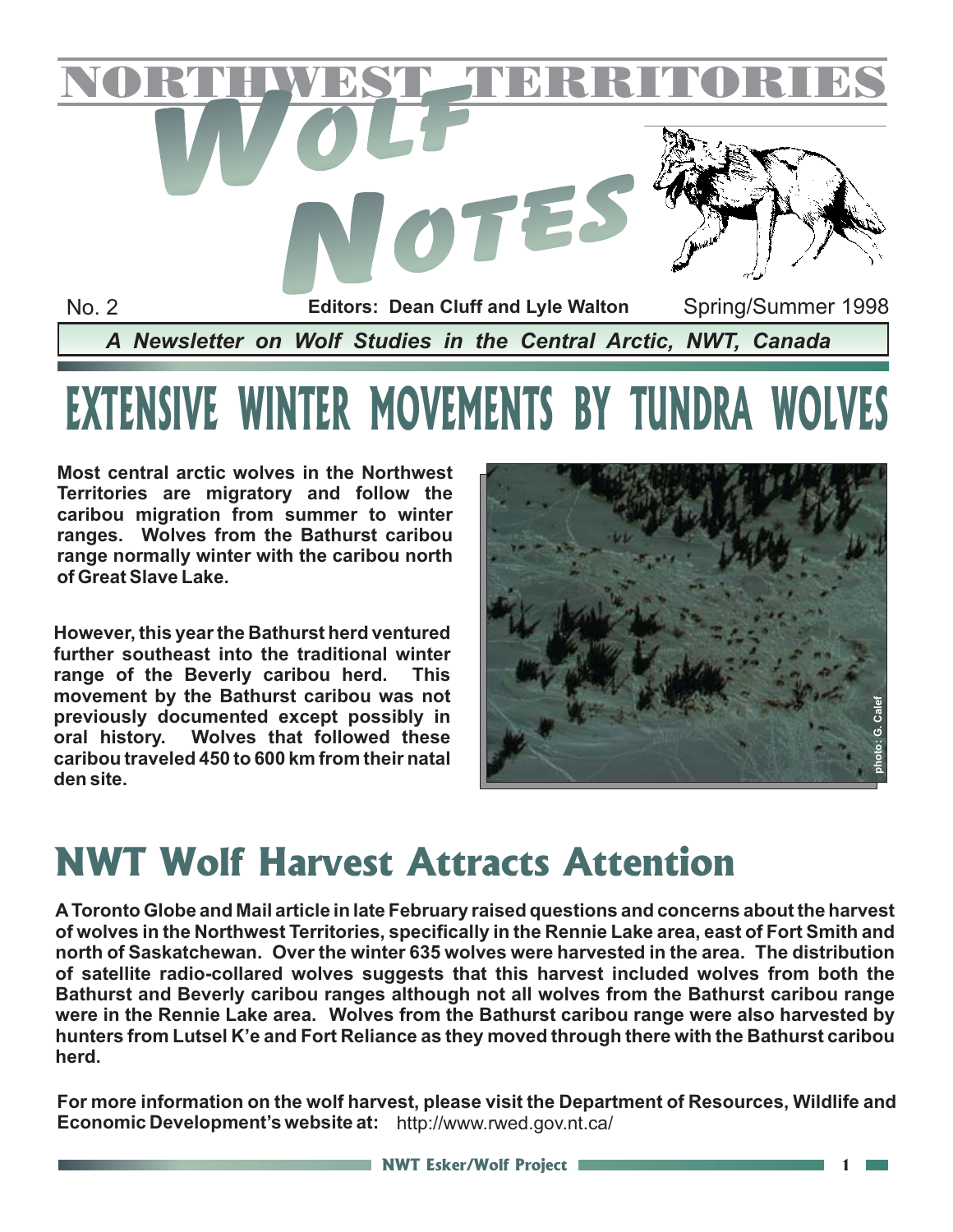

# **Movements**

**Summer movements were based on eight satellite radio-collared wolves from eight different packs. We could not get enough locations from the other collared wolves for this analysis because they were fitted with conventional (VHF) radiocollars and therefore do not transmit to a satellite.**

**Summer movements were variable, with males showing the greatest distances traveled from den sites. Summer range sizes for three male** wolves averaged 1611 km $^{\text{2}}$  (range = **679 - 3400 km ), whereas ranges for 2** five females averaged 619 km $^{\rm 2}$  (range = 91 - 1368 km<sup>2</sup>). Range sizes were **based on the minimum convex polygon method.**

## **Fall Locations**

**As expected, tundra wolves followed the Bathurst caribou herd in early fall as the caribou moved south to their winter ranges. By late fall, these migrations were well underway. Radio-collared wolves located on November 8<sup>th</sup> had already reached the treeline.**

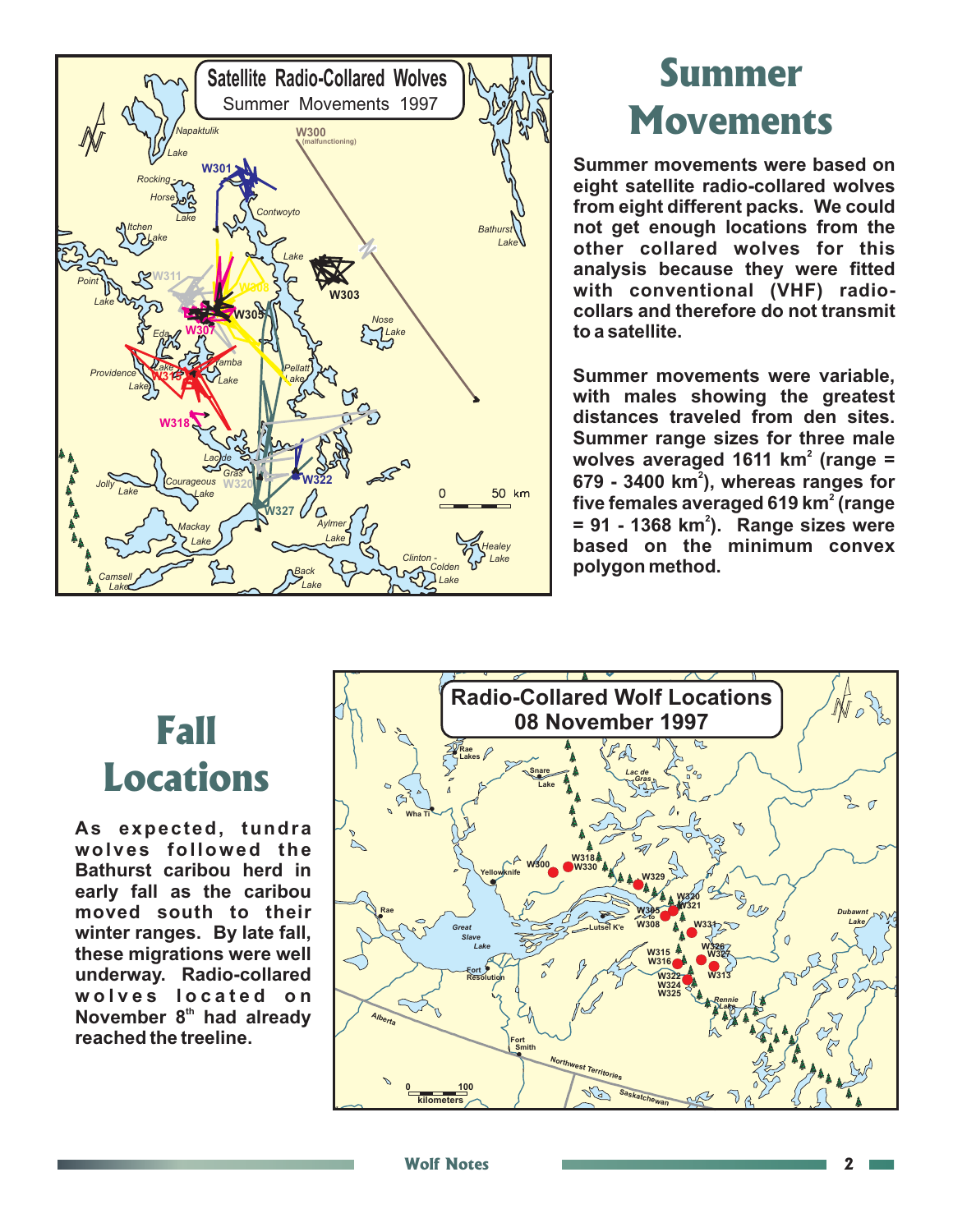

٦